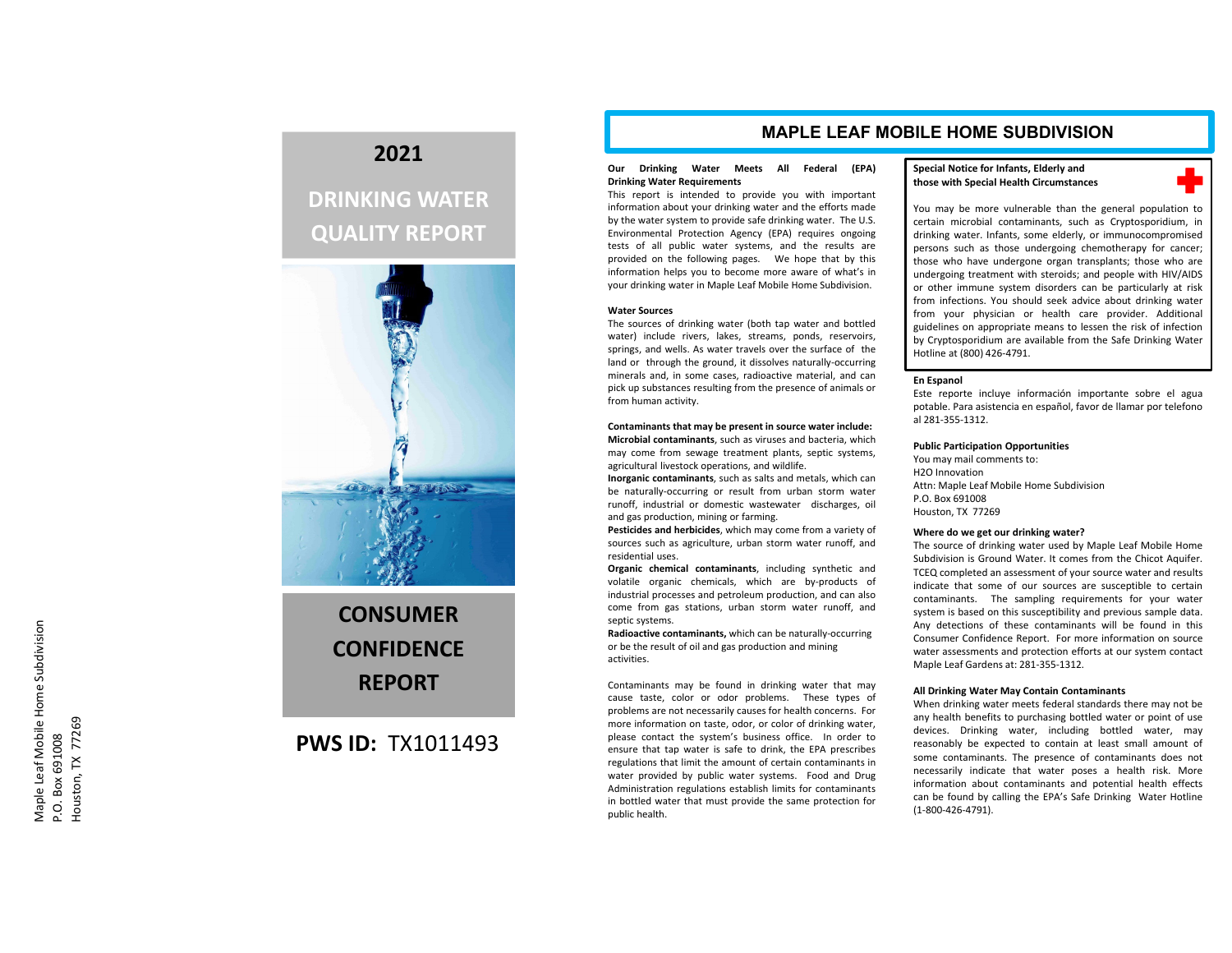### **About this report**

This report lists all of the federally regulated or monitored contaminants which have been found in your drinking water. The U.S. EPS requires water systems to test for up to 97 contaminants. Most sampling is conducted at each source water entry point into the system. The actual water received by <sup>a</sup> consumer may be <sup>a</sup> blend from different sources, depending on location.

### **Drinking Water Abbreviations and Definitions**

**Avg:** Regulatory compliance with some MCLs are based on running annual average of monthly samples.

**MFL:** million fibers per liter (a measure of asbestos) **N/A:** not applicable

**Action Level:** The concentration of <sup>a</sup> contaminant which, if exceeded, triggers treatment or other requirements which <sup>a</sup> water system must follow

**NTU:** nephelometric turbidity units (a measure of turbidity) **pCi/L:** picocuries per liter (a measure of radioactivity)

**ppm:** parts per million, or milligrams per liter (mg/L), or one ounce in 7,350 gallons of water

**ppb:** parts per billion, or micrograms per liter, or one ounce in 7,350,000 gallons of water

**ppt:** parts per trillion, or nanograms per liter (ng/L)

**ppq:** parts per quadrillion, or pictograms per liter (pg/L)

# **Level 1 Assessment:**

A Level 1 assessment is <sup>a</sup> study of the water system to identify potential problems and determine (if possible) why total coliform bacteria have been found in our water system.

#### **Level 2 Assessment:**

A Level 2 assessment is <sup>a</sup> very detailed study of the water system to identify potential problems and determine (if possible) why an E.coli MCL violation has occurred and/or why total coliform bacteria have been found in our water system on multiple occasions.

### **Maximum Contaminant Level Goal or MCLG:**

The level of contaminant in drinking water below which there is no known or expected risk to health. MCLGs allow for <sup>a</sup> margin of safety.

### **Maximum Contaminant Level or MCL:**

The highest level of <sup>a</sup> contaminant that is allowed in drinking water. MCLs are set as close to the MCLGs as feasible using the best available treatment technology

# **Maximum residual disinfectant level goal or MRDLG:**

There is <sup>a</sup> level of drinking water disinfectant below which there is no known or expected risk to health. MRDLs do not reflect the benefits of the use of disinfectants to controlmicrobial contaminants.

# **Maximum residual disinfectant level or MRDL:**

The highest level of <sup>a</sup> disinfectant allowed in drinking water. There is convincing evidence that addition of <sup>a</sup> disinfectant is necessary for control of microbial contaminants.

**Mrem/year: millirems per year** (a measure of radiation absorbed by the body)

# **Treatment Technique or TT:**

A required process intended to reduce the level of <sup>a</sup> contaminant in drinking water.

| <b>Inorganic Contaminants</b>              | <b>Collection Date</b> | <b>Units</b> | <b>Highest</b><br>Level<br><b>Detected</b> | <b>Range of Levels</b><br><b>Detected</b> | <b>MCLG</b>    | <b>MCL</b>     | <b>Violation</b> | <b>Likely Source of Contamination</b>                                                                      |
|--------------------------------------------|------------------------|--------------|--------------------------------------------|-------------------------------------------|----------------|----------------|------------------|------------------------------------------------------------------------------------------------------------|
| <b>Arsenic</b>                             | 2019                   | ppb          | 3.3                                        | $3.3 - 3.3$                               | 0              | 10             | <b>No</b>        | Erosion of natural deposits; Runoff from orchards; Runoff from glass and<br>electronics production wastes. |
| <b>Barium</b>                              | 2019                   | ppm          | 0.418                                      | $0.418 - 0.418$                           | $\overline{2}$ | 2              | <b>No</b>        | Discharge of drilling wastes; Discharge from metal refineries; Erosion of<br>natural deposits.             |
| Chromium                                   | 2019                   | ppb          | 10.3                                       | $10.3 - 10.3$                             | 100            | 100            | No               | Discharge from seal and pulp mils; Erosion of natural deposits.                                            |
| Selenium                                   | 2019                   | ppb          | 8                                          | $8 - 8$                                   | 50             | 50             | <b>No</b>        | Discharge from petroleum and metal refineries; Erosion of natural<br>deposit; Discharge from mines.        |
| Fluoride                                   | 2021                   | ppm          | 0.15                                       | $0.15 - 0.15$                             | $\overline{4}$ | $\overline{4}$ | No               | Erosion of natural deposits; Water additive which promotes strong teeth;<br>Erosion of natural deposits.   |
| Nitrate [measured as Nitrogen]             | 2021                   | ppm          | 0.38                                       | $0.38 - 0.38$                             | 10             | 10             | <b>No</b>        | Runoff from fertilizer use; Leaching from septic tanks, sewage; Erosion of<br>natural deposits.            |
| <b>Radioactive Contaminants</b>            | <b>Collection Date</b> | <b>Units</b> | <b>Highest</b><br>Level<br><b>Detected</b> | <b>Range of Levels</b><br><b>Detected</b> | <b>MCLG</b>    | <b>MCL</b>     | <b>Violation</b> | <b>Likely Source of Contamination</b>                                                                      |
| <b>Beta/photon emitters</b>                | 2021                   | pCi/L*       | 5.2                                        | $5.2 - 5.2$                               | 0              | 50             | No               | Decay of natural and man-made deposits.                                                                    |
| Combined Radium 226/228                    | 2021                   | pCi/L        | 2.28                                       | $2.28 - 2.28$                             | 0              | 5              | No               | Erosion of natural deposits.                                                                               |
| Gross alpha excluding radon and<br>uranium | 2021                   | pCi/L        | 8                                          | $8 - 8$                                   | 0              | 15             | No               | Erosion of natural deposits.                                                                               |
| Uranium                                    | 2021                   | Ug/I         | 3.5                                        | $3.5 - 3.5$                               | 0              | 30             | No               | Erosion of natural deposits.                                                                               |

\*EPA considers 50 pCi/L to be the level of concern for beta particles.

# **Disinfectant Residuals**

**Regulated Contaminants**

| Year | <b>Contaminant Unit of Measure</b> | <b>Average Level Detected</b> | <b>Range of Level Detected</b> | MRDL | <b>MRDLG</b> | Violation | <b>Likely Source of Contamination</b>    |
|------|------------------------------------|-------------------------------|--------------------------------|------|--------------|-----------|------------------------------------------|
| 2021 | Free Chlorine                      | 1.48                          | $0.25 - 3.13$                  |      |              | No        | Water additive used to control microbes. |

| <b>Lead and Copper</b> | <b>Date Sampled</b> | <b>Units</b> | 90 <sup>th</sup><br>Percentile | <b>MCLG</b> | <b>Action Level (AL)</b> | # Sites over AL | <b>Violation</b> | <b>Likely Source of Contamination</b>                                                                      |
|------------------------|---------------------|--------------|--------------------------------|-------------|--------------------------|-----------------|------------------|------------------------------------------------------------------------------------------------------------|
| Lead                   | 2021                | ppb          | 0.893                          |             | 15                       |                 | No               | Corrosion of household plumbing systems; Erosion of natural deposits.                                      |
| Copper                 | 2021                | ppm          | 0.0357                         | 1.3         | 1.3                      |                 | No               | Erosion of natural deposits; Leaching from wood preservatives; Corrosion of<br>household plumbing systems. |

#### **Additional Health Information for Lead**

All water systems are required by EPA to report the following language: "If present, elevated levels of lead can cause serious health problems, especially for pregnant women and young children. Lead in drinking water is primarily from materials and components associated with service lines and home plumbing. The water supply is responsible for providing high quality drinking water but cannot control the materials used in plumbing components. When your water has been sitting for several hours, you can minimize the potential for lead exposure by flushing your tap for 30 seconds to 2 minutes before using water for drinking or cooking. If you are concerned about lead in your water, you may wish to have your water tested. Information on lead in drinking water, testing methods, and steps you can take to minimize exposure is available from the Safe Drinking Water *Hotline or at http://www.epa.gov/safewater/lead ."*

• If you would like to talk to <sup>a</sup> district representative about your Water Quality Report, please call 832‐257‐0063. for information from the U.S. Environmental Agency, you may call the EPA's Hotline at 1‐800‐426‐4791.